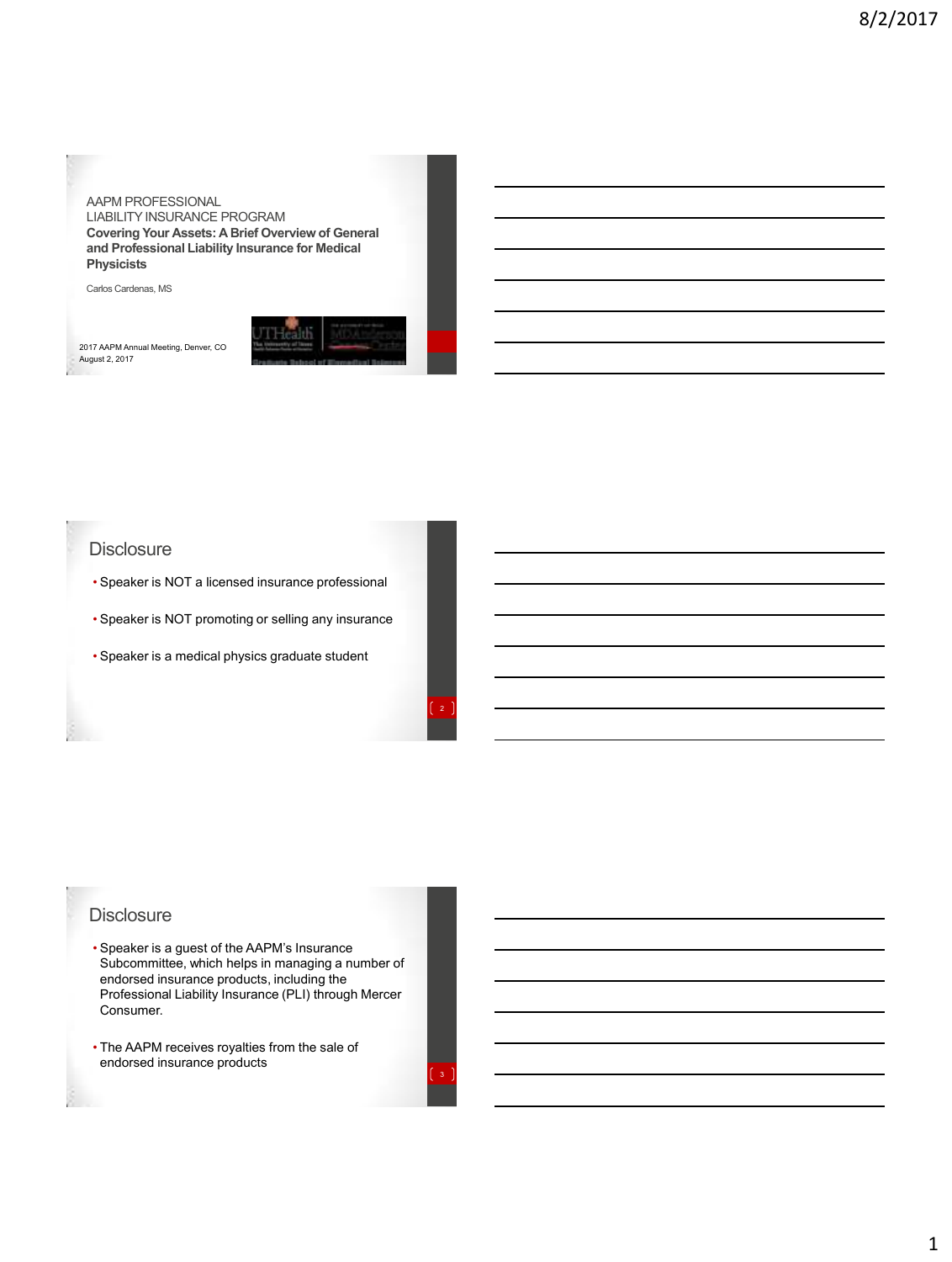## **Objectives**

- Cover some insurance basics
- Define General and Professional Liability Insurance
- Describe common medical physics practice scenarios that involve professional vs. general liability and associated insurance coverages <sup>4</sup>

6

## What is insurance?

• Merriam-Webster: "Coverage by contract whereby one party undertakes to indemnify or guarantee another against loss by a specified contingency or peril"



## Liability Insurance

- Indemnifies the insured against legal liability arising out of **bodily** or personal injury to a third party or for damage to the third party's property
- 1. Bodily Injury
- 2. Personal Injury
- 3. Property Damage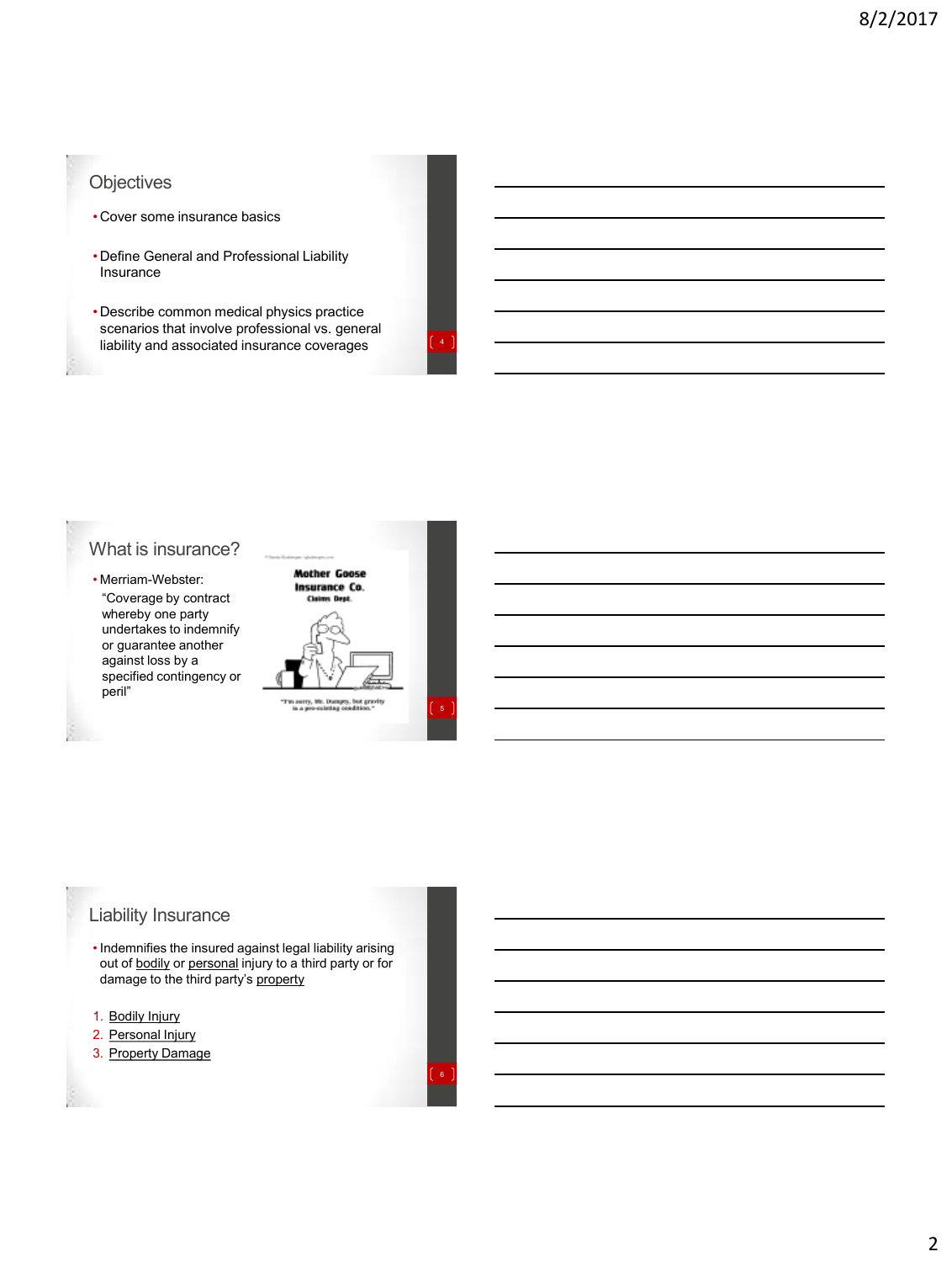## Liability Insurance

#### 1. Bodily Injury

Covers bodily injury, sickness or disease sustained by a person, including death resulting from any of these at any time

2. Personal Injury<br>Covers events such as false arrest, detention, or imprisonment; malicious<br>prosecution; wrongful eviction; slander; libel; and invasion of privacy

#### 3. Property Damage

Covers physical injury to tangible property including resulting loss of use and loss of use of tangible property that has not been physically injured

7

8

9

# Liability Insurance

- Examples:
- Automobile Insurance
- Commercial General Liability Insurance (GLI)
- Employers' Liability Insurance
- etc.
- Professional Liability Insurance (PLI)

# Insurance Policy Anatomy

- 1. Declarations Page
- 2. Forms and Endorsements
- 3. Base Policy Form
- 4. Regulatory Notices
- 5. Miscellaneous Items

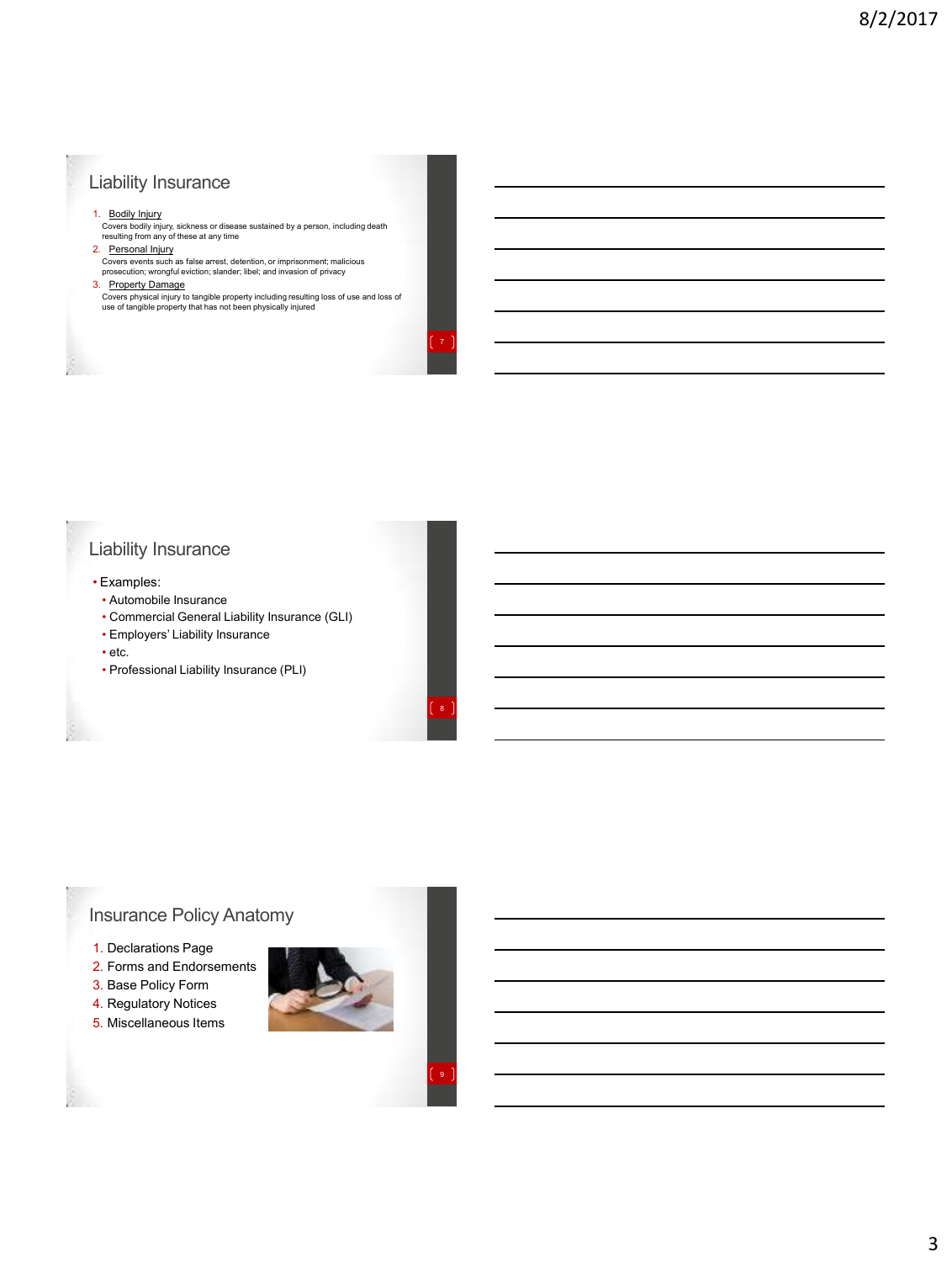# Insurance Policy Anatomy

- 1. Declarations page
	- 1<sup>st</sup> page of policy
- Name of the insurer
- Policy number
- Policy period
- Named insured
- Coverages
- Type(s) of coverage • Schedule of limits
	- Per claim or occurrence basis / Aggregate
- Deductibles



 $\begin{bmatrix} 10 \end{bmatrix}$ 









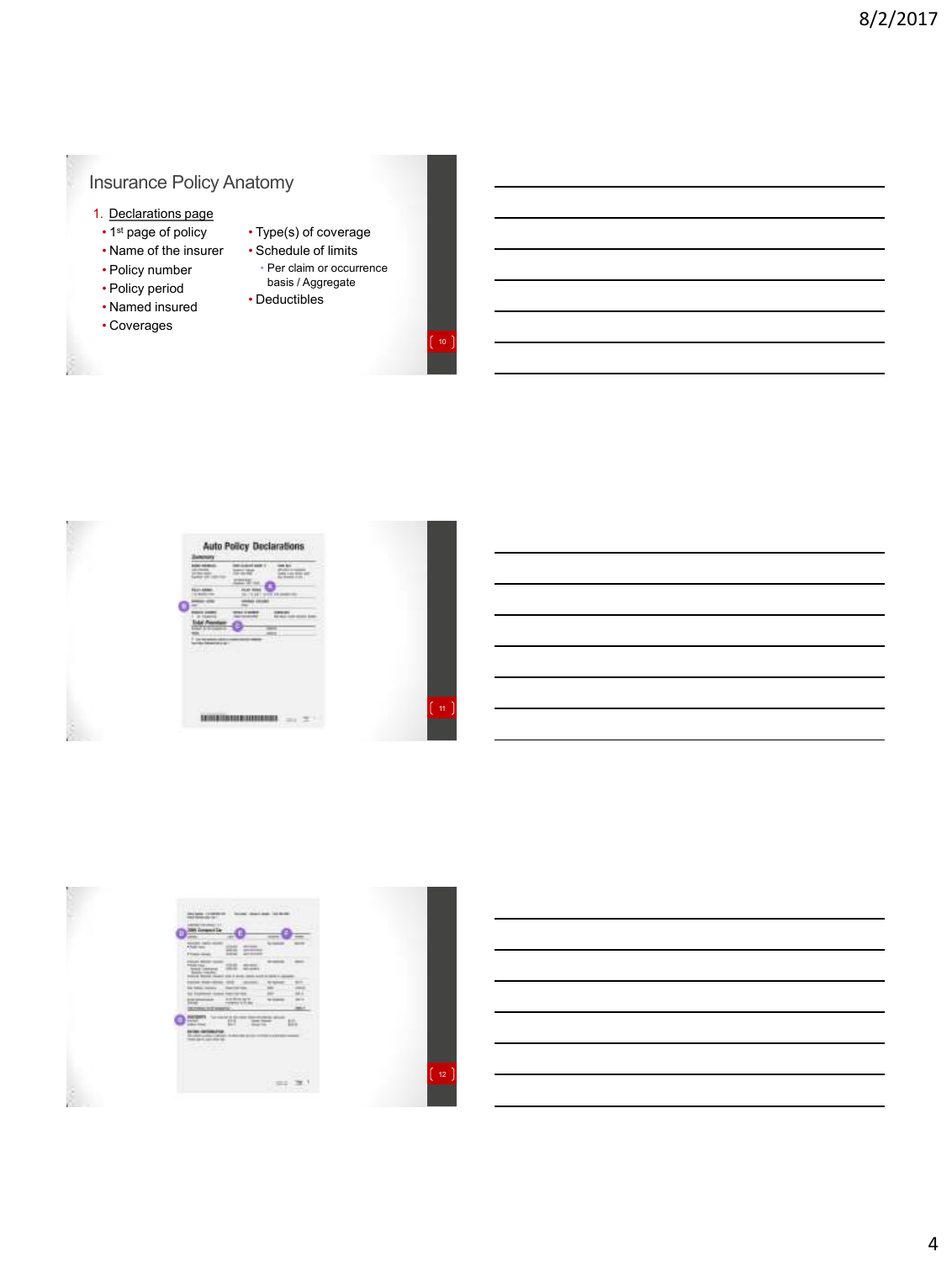## Insurance Policy Anatomy

- 2. Listing of Forms and Endorsements
- Usually attached to the declarations page
- Includes a form number and title of the endorsement(s)
- 3. Base Policy Form
	- Insuring agreement
- Exclusions
- Definitions
- Conditions

# Insurance Policy Anatomy

- 4. Regulatory Notices
	- •State specific provisions to be stated within the policy
- 5. Miscellaneous Items
- •Policy Jacket
- etc

### General Liability Insurance

- Sometimes called "Commercial General Liability Insurance"
- A standard insurance policy issued to business organizations to protect them against liability claims for bodily injury (BI) and property damage (PD) arising out of premises, operations, products, and completed operations; and advertising and personal injury (PI) liability.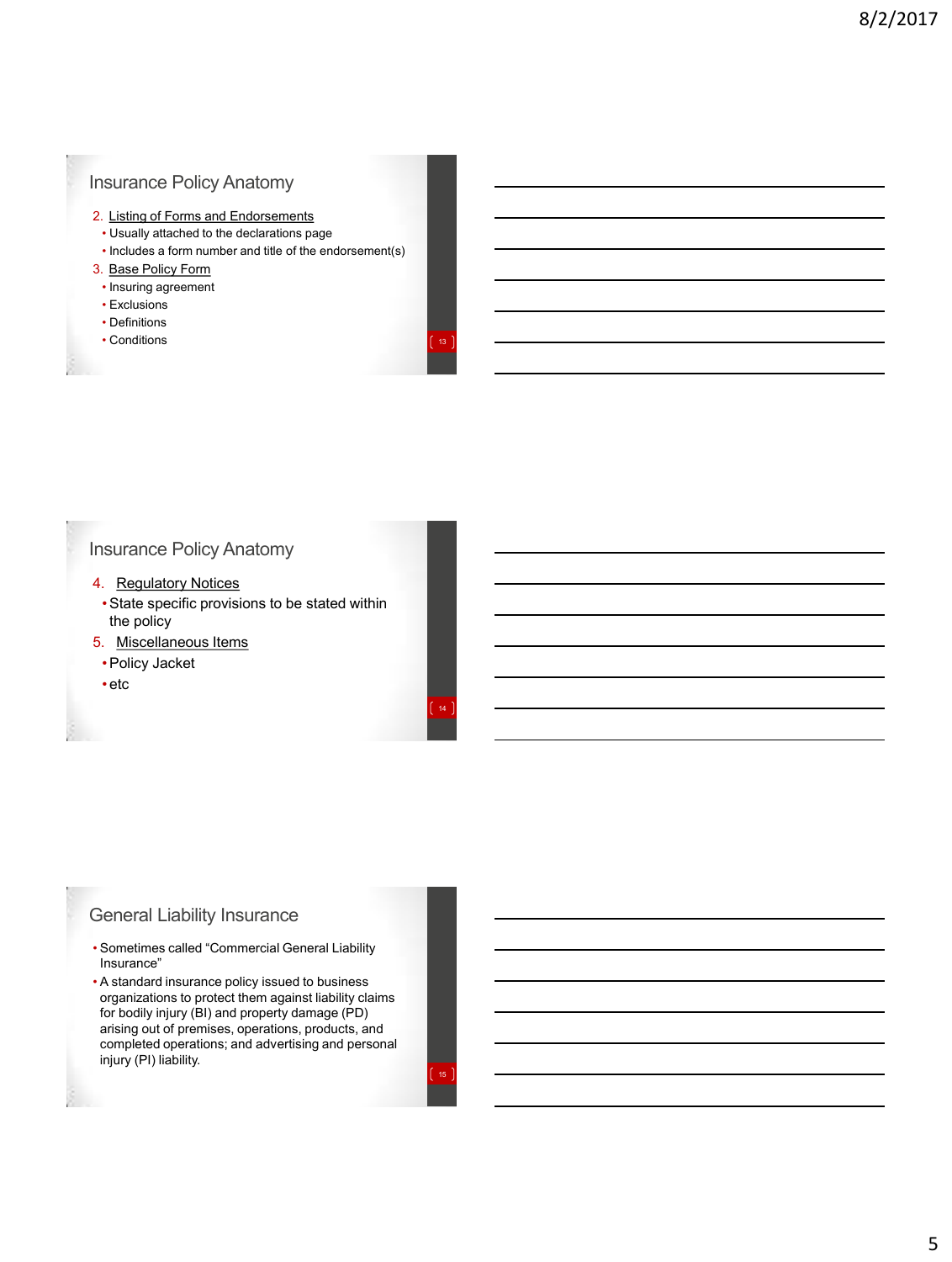## General Liability Insurance

- Each GLI policy can have different specifics on coverage
	- But most cover Bodily Injury, Property Damage and Personal Injury coverage
- Includes coverage for:
- Attorney fees and investigative expenses
- Medical expenses in case of injuries
- Damages from copyright violation

## General Liability Insurance

- Does not cover all risks associated with running medical physics day-to-day business
- Professional Liability Insurance
- GLI policy rarely pays for punitive damages resulting from a lawsuit
- GLI does not cover damages or injuries resulting from expected or intentional acts
- Commercial vehicles Endorsement
- Employee injuries Worker's Comp Endorsement

## General Liability Insurance

- Examples of GLI coverage for the physicist:
	- 1. Leaky water tank  $\rightarrow$  slip-and-fall accident 2. Leaky water tank  $\rightarrow$  damage to hospital
	- equipment 3. False public statement  $\rightarrow$  defamation or false advertising claims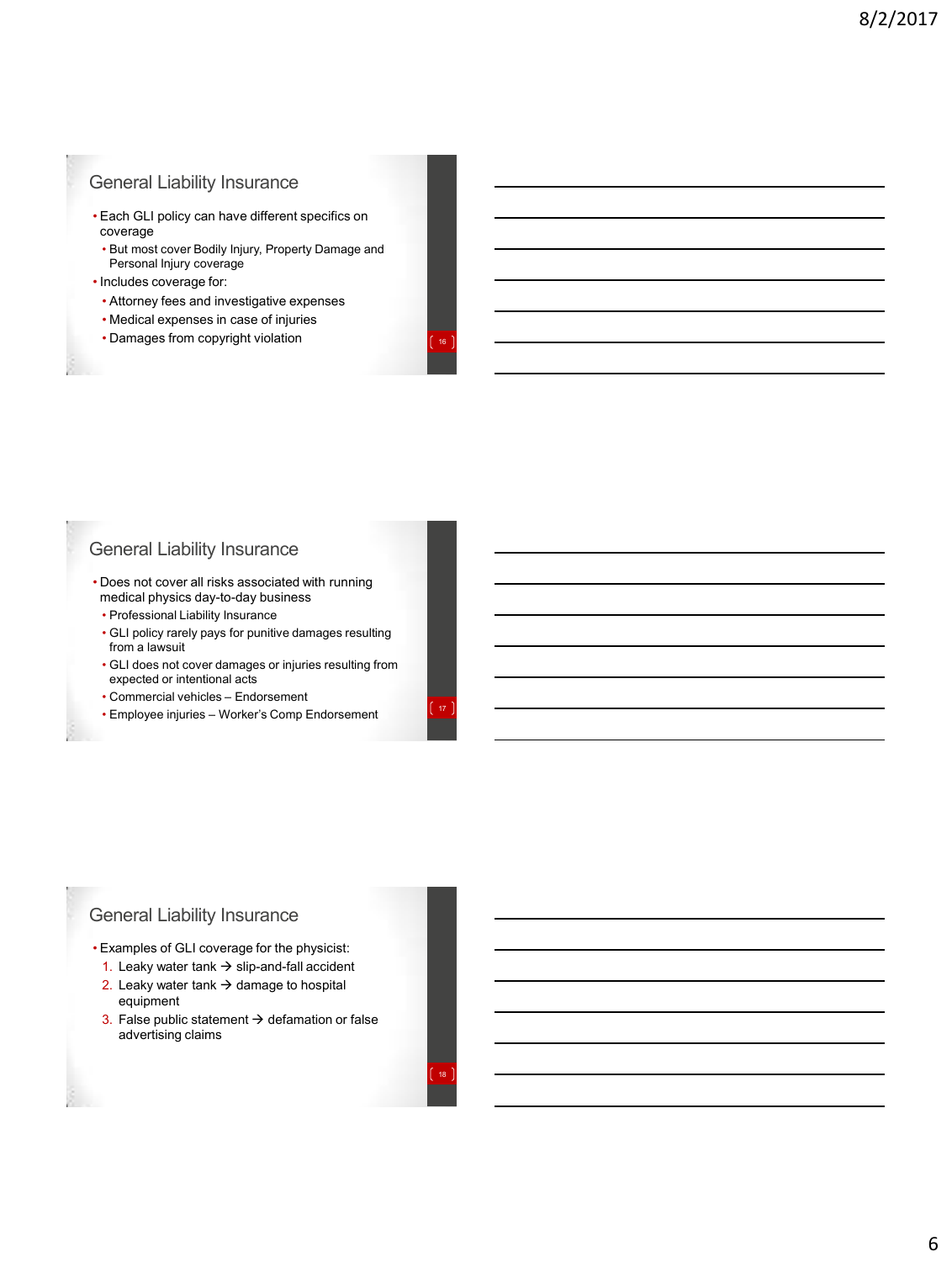What if a client sues for damages that result from you or your company's negligence, misrepresentation, violations of good faith or error or failure to render an opinion or offer a service?

## Professional Liability Insurance

- Customized to the profession's unique risks
- If a professional makes a mistake on the job, they can be held responsible for any harm they cause to a person or business

 $\rightarrow$  PLI policies can help managing these risks



19

# Professional Liability Insurance

#### • Coverage

- Bodily Injury
- Property Damage
- Personal Injury
- Policy Forms
	- Claims-made Form (AAPM's PLI Program) Coverage applies if policy effective at time of incident AND time of claim
- Occurrence Forms

• Coverage applies to claims resulting from incidents occurring during the **1996**<br>effective term of the policy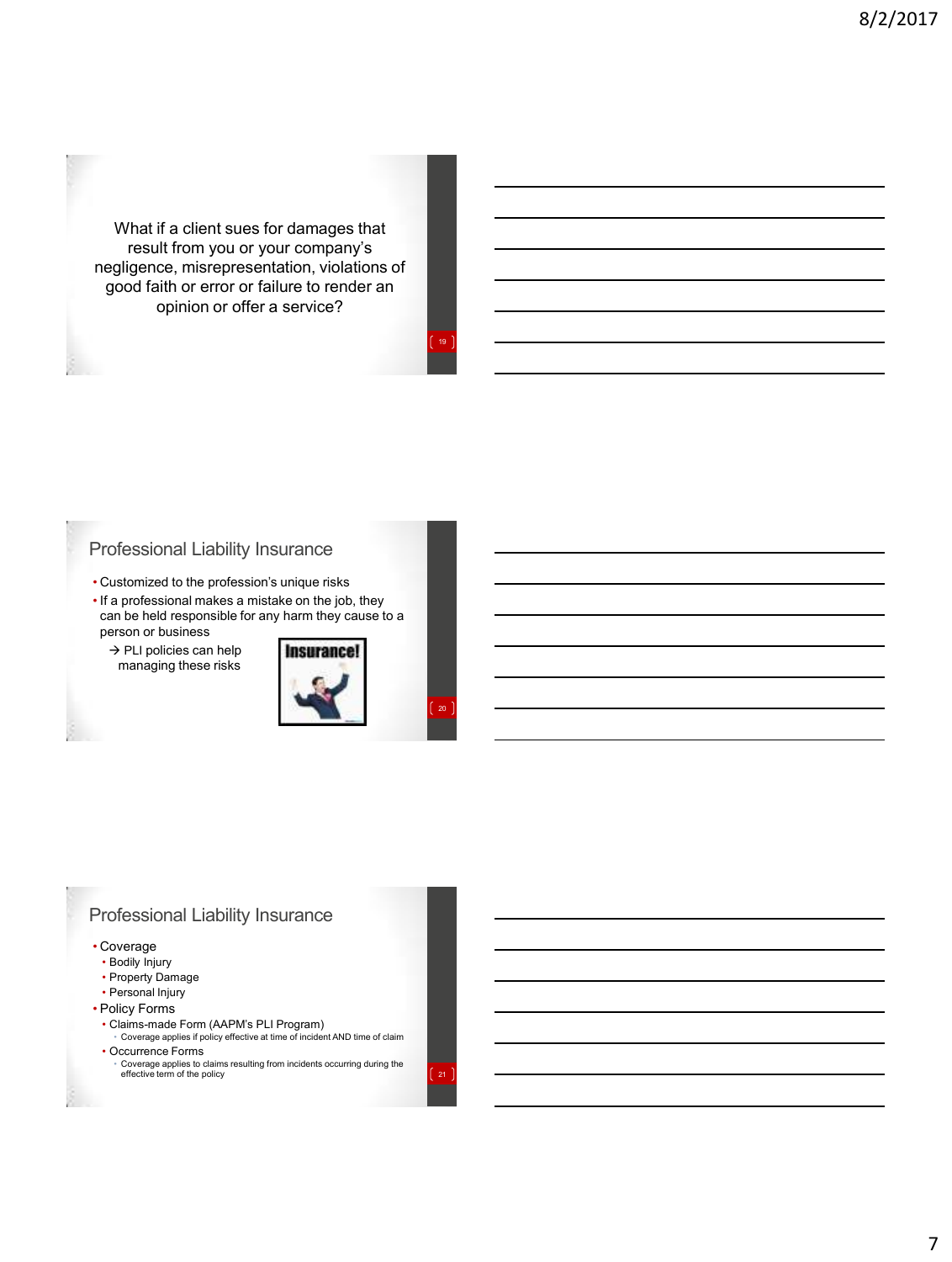# AAPM's PLI Program

- •Insured Available to AAPM members only (student, associate and corresponding members not eligible)
- •Coverage limits
- Event or occurrence / aggregate
- •Insured
	- •Individual
	- •Business

## http://www.aapm.org/memb/default.asp



## Professional Liability Insurance

- Examples of PLI coverage for the physicist:
- Personal Injury or Death
- Lawyer fees
- Shielding/Inspection
- Dropped hospital equipment
- Errors in measurements/calibrations
- Treatment planning
- $\cdot$  Over-dosing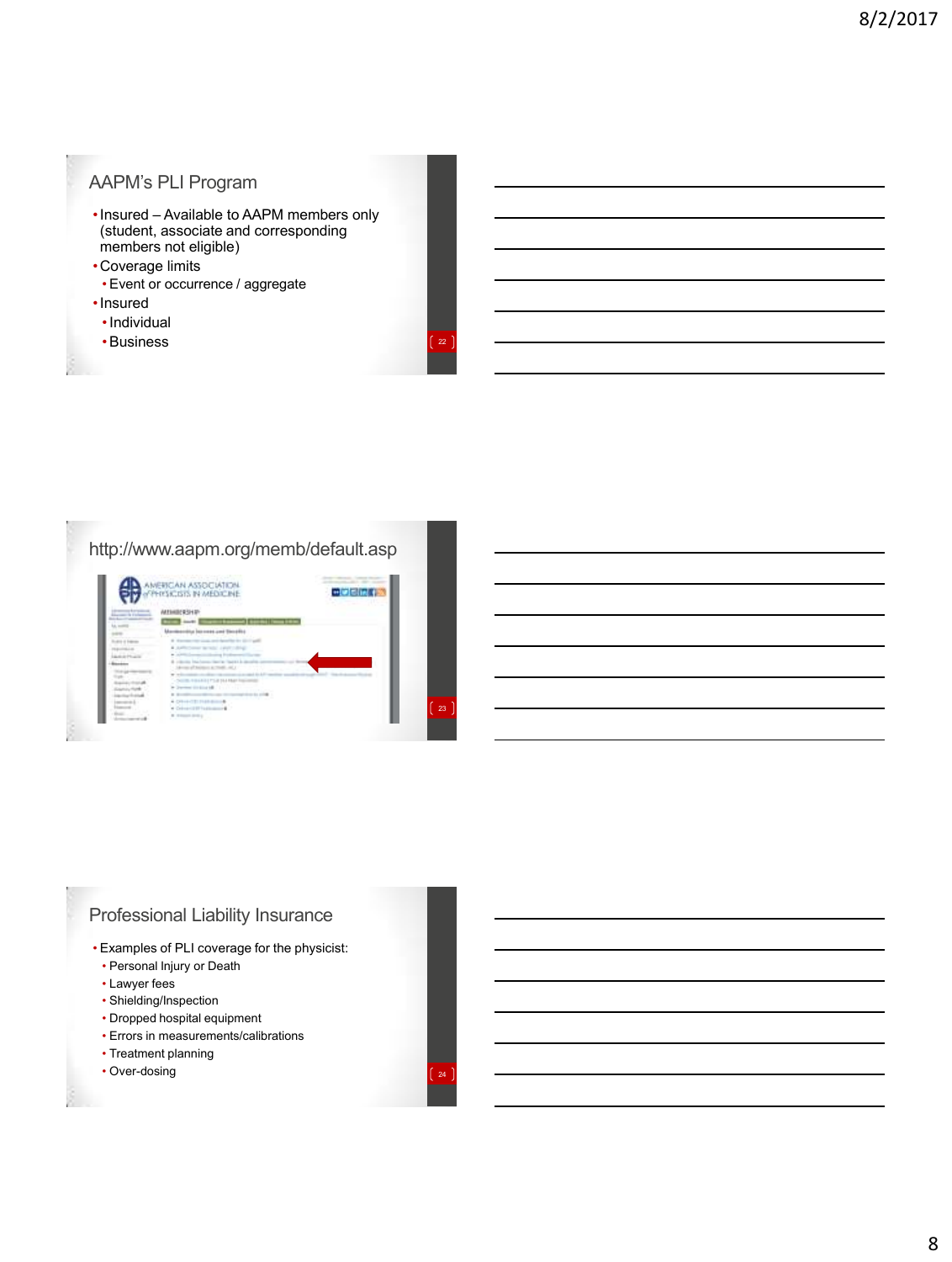

## **Conclusion**

- General and Professional liability insurance provide coverage for possible events in the day-to-day practice of the medical physicist.
- These policies differ greatly in what they cover
- It's up to the physicist to determine if liability insurance is required to minimize their risk exposure

## Further Reading

- Presentation by David Jordan AAPM Virtual Library Session: Professional Liability and Risk Management in Medical Physics Practice – 2013 AAPM Spring Clinical meeting. – 2013 AAPM Annual Meeting
- Presentation by Anas Orfali AAPM Virtual Library Session: AAPM Professional Liability Insurance Update 2015 & 2016 AAPM Annual meeting
- AAPM Newsletter Article July/August 2015 Professional vs. Commercial General Liability Insurance.